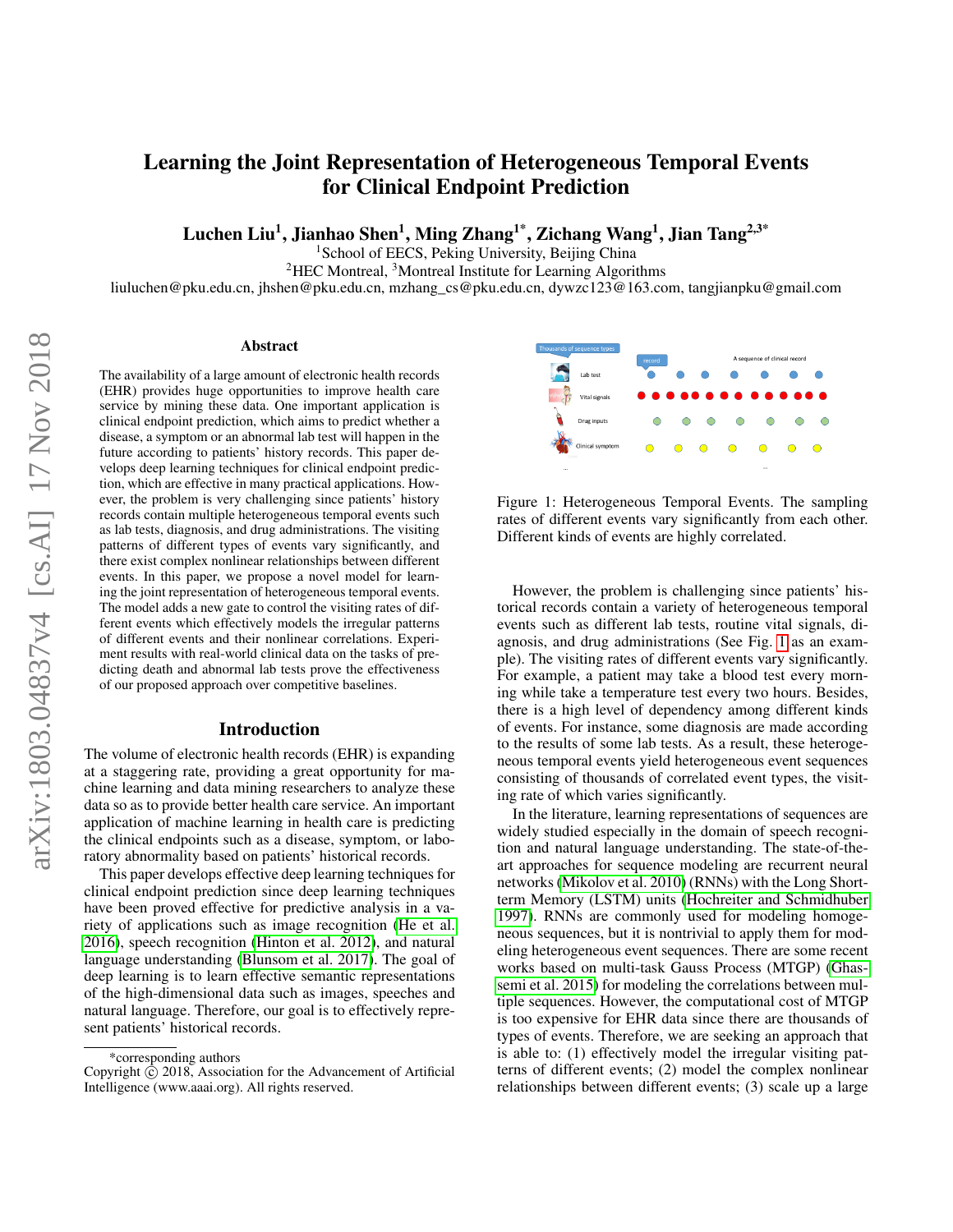number of different types of events.

In this paper, we propose such an approach called Heterogeneous Event LSTM(HE-LSTM) for learning the joint representation of heterogeneous event sequences. Our approach is an extension of Phased LSTM [\(Neil, Pfeiffer, and Liu](#page-8-0) [2016\)](#page-8-0), which was recently proposed and is used to model irregular event-based sequential data. Compared to the vanilla LSTM model, Phased LSTM [\(Neil, Pfeiffer, and Liu 2016\)](#page-8-0) adds a new time gate, which is able to naturally integrate inputs from several sensors of arbitrary sampling rates. But Phased LSTM is not suitable for modeling the heterogeneous event sequence with thousands of event types in longitudinal EHR data. Our proposed model extends it by modeling correlated heterogeneous events with multi-scale sampling rates. Each event type and its attributes are embedded and fed into HE-LSTM. The HE-LSTM is equipped with an event gate controlled by the event type embeddings and the their timestamps. With the help of the event gates, the HE-LSTM can perfectly trace the temporal information of different event types in the long heterogeneous event sequence by asynchronously sample important and related events in the heterogeneous event sequence. Therefore, the representation of heterogeneous temporal events can be updated base on the dependency of the current input event and other events maintained in the HE-LSTM.

We conduct extensive experiments on real-world clinical data. Experiment results on the tasks of death prediction and abnormal lab test prediction prove that our proposed approach outperforms competitive baselines. Our proposed approach can be widely used in modeling data collected from sensors with arbitrary sampling rates, such as data collected from mobile sensors.

Our main contributions are:

• We formulate the clinical endpoint prediction task based on EHR data as a representation learning problem of heterogeneous temporal events consists of asynchronous clinical records from multiple sources.

• We propose a novel model called HE-LSTM for learning the representations of heterogeneous event sequence. The model effectively models the multi-scale sampling rates of different kinds of events and their temporal dependency.

• We conducted experiment on real-world clinical data on the tasks of death and abnormal lab tests. Promising results prove the effectiveness of our proposed approach over competitive baselines.

# Related Works

## Clinical Endpoint Prediction

There are plenty of works trying to solve the clinical endpoint prediction problem. However, many of these works only use a small subset of the whole EHR sequences in order to avoid dealing with the high-dimensional event types. Some works select a subset of the clinical events from the EHR data according to the expertise of physicians [\(Ca](#page-7-6)[ballero Barajas and Akella 2015\)](#page-7-6). For instance, Alaa only uses a set of 21 (temporal) physiological streams comprising a set of 11 vital signs and 10 lab test scores to predict ICU admission [\(Alaa, Hu, and van der Schaar 2017\)](#page-7-7). Some tech-

niques select 50 time series from the whole set of EHR data, and transformed the fixed-size subset into a new latent space using the hyper-parameters of multi-task GP(MTGP) models. They then calculate the similarity of patient's records in the new hyper-parameter space [\(Ghassemi et al. 2015\)](#page-7-5). It is notable that manually selecting only a fraction of clinical sequences from original EHR data as the input brings out expert bias, thus these works seldom make full use of the important information of original data.

Most works ignore the content or value of clinical events, and only use the type information of clinical events to predict the endpoints [\(Liu et al. 2015\)](#page-7-8). Specifically, some approaches train the semantic embeddings for different categories of clinical events for endpoint predictions [\(Henriks](#page-7-9)[son et al. 2015\)](#page-7-9).RETAIN uses two reversed recursive neural networks(RNN) generating attention variables of sequential ICD-9 code groups for the prediction tasks [\(Choi et al.](#page-7-10) [2016\)](#page-7-10). There are some works using convolution neural network(CNN) to model irregular medical codes for future risk predictions [\(Nguyen et al. 2016\)](#page-8-1). These works only exploit the type information of historical clinical events to make predictions, ignoring the fine-grained varying attributes of the events. Our work is to address the issue by utilizing the rich type information of clinical events as well as the content and values of the events.

## Deep Learning Models for Sequential Data

Standard RNNs trained with stochastic gradient descent have difficulty learning long-term dependencies (i.e. spanning more than 10 time steps) encoded in the input sequences owing to the vanishing gradient [\(Hochreiter et al.](#page-7-11) [2001\)](#page-7-11). The problem has been addressed for example by using a specialized neuron structure in Long Short-Term Memory (LSTM) networks [\(Hochreiter and Schmidhuber 1997\)](#page-7-4) that maintains constant backward flow in the error signal.

In the Clockwork RNN (CW-RNN) [\(Koutnik et al. 2014\)](#page-7-12), the hidden layer is partitioned into separate modules, each processing inputs at its own temporal granularity, making computations only at its prescribed clock rate. In this way, the fixed clock periods help to contain long-term dependencies.

Phased LSTM [\(Neil, Pfeiffer, and Liu 2016\)](#page-8-0)is a state-ofthe-art RNN architecture for modeling event-based sequential data. It extends LSTM by adding the time gate. The gate has three phases: it rises from 0 to 1 in the first phase and drops from 1 to 0 in the second phase, which are active states. During the third phase, the model is in the inactive state. Updates to  $c_t$  and  $h_t$  are permitted only in the active state. The Phased LSTM network can achieve fast convergence in most experiments, owing to the fact that the autosampling on the long sequential data conducted by the time gate maintains derivative error in the longer back propagation.

However, these models only focus on learning long-term dependencies in homogeneous sequences, lacking the ability to capture the various and complex temporal dependencies in heterogeneous temporal events, which usually exist in EHR data.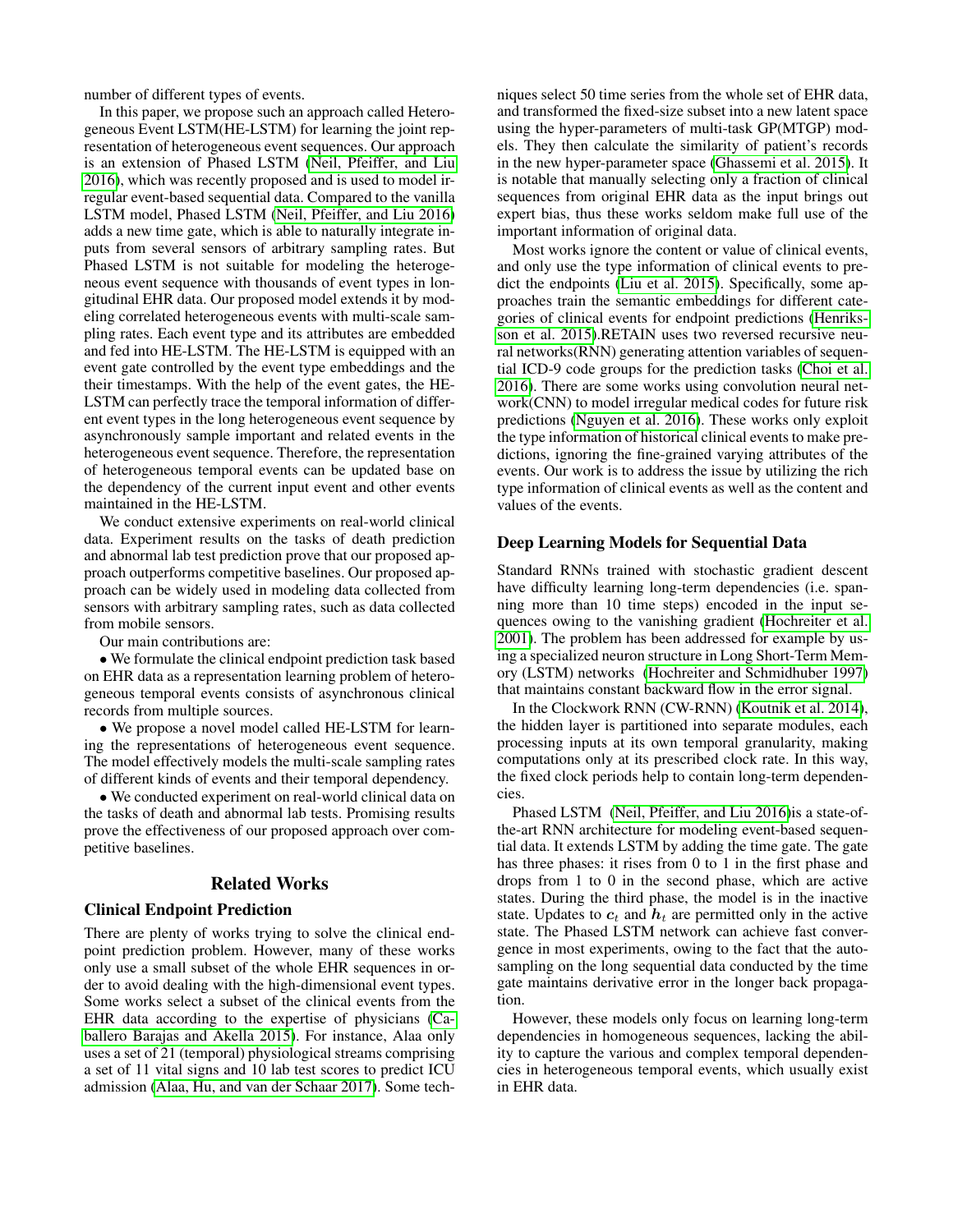## Task Definition

Here are some notations and the definition of the task.

Heterogeneous Events Sequence The heterogeneous event is defined as the triple  $e_i = (type, value, time)$ . type is the category of event, value is the attribute of the event, type and value of  $e_i$  are logged at time. It is noteworthy that the attributes values of different event types can be either numerical or categorical variable. For example, the attributes of a lab test, e.g.lactate blood test, is numerical while the attribute of the clinical status, e.g. ectopia type, is categorical variable(i.e. fusion beats, nodal bigeminy).

Heterogeneous events are merged in the ascending order of the record time into a triple sequence  $\{e_i\}$ . We denote the heterogeneous event sequence in a period of time  $[T_{start}, T_{end}]$  as  $\{e_i\}_{T_{start} \leq e_i.t \leq T_{end}}$ .

Clinical Endpoint Prediction Task The clinical endpoint prediction task is formulated as follow: given a clinical heterogeneous event sequence  $\{e_i\}_{T_{start} \leq e_i \cdot t \leq T_{end}}$ , and a binary label  $\hat{y}$  for the target endpoint occurring at  $T_{end} + 24$ hours, the objective is to predict what the target endpoint is in 24 hours using  $\{e_i\}_{T_{start}\leq e_i.t\leq T_{end}}$ .

In this paper, we aim to dynamically predict two endpoint outcomes base on the heterogeneous event sequence of patient data in EHR. In the first "death prediction dataset", the endpoint outcome is death in either hospital or discharge to home. In the second "lab test result prediction dataset", the endpoint outcome is either an abnormal result of the potassium lab test, or clinical stability.

## Proposed Method

In this section, we introduce the technical details about our proposed model. The overall view of our model is illustrated in Figure 2.

#### Event type embedding and attribute encoding

To help the HE-LSTM to trace temporal information of various kinds of events, we use "event type embedding" and "attribute encoding" to embed the type and attributes of the high dimensional events into compact continuous vectors, which can be trained end-to-end with the following HE-LSTM.

An event  $e_i = (type, value, time)$  of the sequence will be embedded into three parts to feed the HE-LSTM for the endpoint prediction. The three input including embedding vector of event type  $s$ , the event attribute encoding vector  $x$ and the scale variable time t.

The event type vector  $s$  carries the information of the event category of  $e_i$ , and is constructed only by the one hot representation type of event type. Similar to word embedding [\(Mikolov et al. 2013\)](#page-8-2), it will provide a low-dimension vector of the event type with semantic meaning in clinical field. The embedding lookup matrix  $C_{type} \in \mathbb{R}^{\bar{N} \times M}$ , where  $N$  is the embedding dimension and  $M$  is the number of event types, is established for further training. The event type vector  $s$  is given by:

$$
s = C_{type} \times type \tag{1}
$$

The event attribute encoding vector  $x$  represents the combining information of both event type  $type$  and the attribute of the event value, which is the main input of the following HE-LSTM. Each event has two kinds of attributes. One is categorical with the one hot representation  $value_c \in \{0,1\}^C$ , where C is the number of values of categorical attributes of all the event types. The other is numerical with the one hot representation  $value_n \in \mathbb{R}^U$ , where  $U$  is the number of all numerical attribute types of all the event types. Notice that the event attribute vector  $value = [value_c, value_n].$ 

Each value of categorical attributes is assigned with a vector from  $V_c \in \mathbb{R}^{N \times C}$ , where N is the embedding dimension. As for numerical attributes, they are associated with a value encoding vector in  $V_n \in \mathbb{R}^{N \times U}$ , where N is the embedding dimension.

The representing vector of a record  $x$  is mainly decided by its event type s, however the event attributes also carries lots of information for modeling patients. The different values of the same event type, such as the abnormal label in a lab test event, can lead to distinct estimates for the patient's future health status. The other important part of  $x$  is a disturbance from the numerical attribute values. For instance, the high numerical value of the lactate blood lab test event indicates potential health problem of the patient, while the low value does not offer much information. Finally, to combine the three parts of information, the attribute encoding vector  $x$  is given by:

 $x = s + V_c \times value_c + \tanh(V_n \times value_n)$  (2) where  $V_c$  and  $V_n$  are parameters to learn.

#### Heterogeneous Event LSTM

Long short-term memory (LSTM) units [\(Hochreiter and](#page-7-4) [Schmidhuber 1997\)](#page-7-4) (Fig. 2(a)) is an important ingredient of modern deep RNN architectures. We first define their update equations in a commonly-used version in the following:

$$
\boldsymbol{i}_t = \sigma(W_{ix}\boldsymbol{x}_t + W_{ih}\boldsymbol{h}_{t-1} + \boldsymbol{w}_{ic} \circ \boldsymbol{c}_{t-1} + \boldsymbol{b}_i)
$$
(3)

$$
\mathbf{f}_t = \sigma(W_{fx}\mathbf{x}_t + W_{fh}\mathbf{h}_{t-1} + \mathbf{w}_{fc} \circ \mathbf{c}_{t-1} + \mathbf{b}_f) \tag{4}
$$

$$
\boldsymbol{c}_t = \boldsymbol{f}_t \circ \boldsymbol{c}_{t-1} + \boldsymbol{i}_t \circ \tanh \left( W_{cx} \boldsymbol{x}_t + W_{ch} \boldsymbol{h}_{t-1} + \boldsymbol{b}_c \right) \tag{5}
$$

$$
\boldsymbol{o}_t = \sigma(W_{ox}\boldsymbol{x}_t + W_{oh}\boldsymbol{h}_{t-1} + \boldsymbol{w}_{oc} \circ \boldsymbol{c}_{t-1} + \boldsymbol{b}_o) \qquad (6)
$$

$$
h_t = o_t \circ \tanh\left(c_t\right) \tag{7}
$$

The main difference from classical RNNs is the use of the gating functions  $i_t$ ,  $f_t$ ,  $o_t$ , which represent the input, forget, and output gate at time  $t$  respectively.  $c_t$  is the cell activation vector, whereas  $x_t$  and  $h_t$  represent the input feature vector and the hidden output vector respectively. The gates use the typical sigmoid function  $\sigma$  and tanh nonlinear function tanh with weight parameters  $W_{ih}$ ,  $W_{fh}$ ,  $W_{oh}$ ,  $W_{ix}$ ,  $W_{fx}$ , and  $W_{ox}$ , which connect the different inputs and gates with the memory cells and outputs, as well as biases  $b_i$ ,  $b_f$ , and  $b<sub>o</sub>$ . The cell state  $c<sub>t</sub>$  itself is updated with a fraction of the previous cell state that is controlled by  $f_t$ , and a new input state created from the element-wise product, denoted by ○,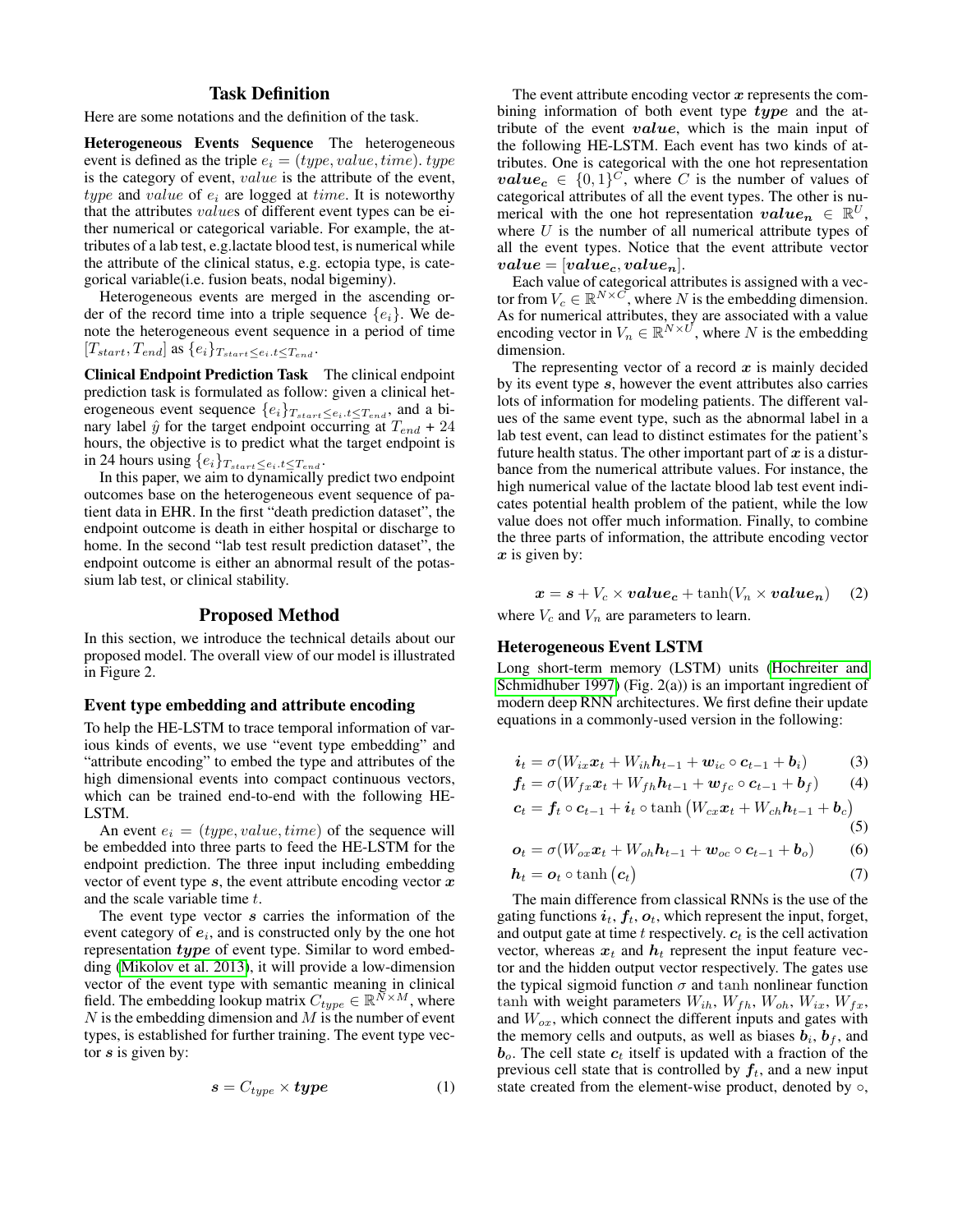

Figure 2: Model architecture. (a) Standard LSTM model. (b) HE-LSTM model, with event gate  $j_t$  consist of the event filter  $e_s$ and phase gate  $k_t$  separately controlled by the event type  $s$  and timestamp  $t$ . In the HE-LSTM formulation, each neural in the cell value  $c_t$  and the hidden output  $h_t$  can be updated during an "open" phase by only some certain types of events; otherwise, the previous values are maintained.

of  $i_t$  and the output of the cell state nonlinearity tanh. Optional peephole [\(Gers and Schmidhuber 2000\)](#page-7-13) connection weights  $w_{ic}, w_{fc}, w_{oc}$  further influence the operation of the input, forget, and output gates.

HE-LSTM extends the LSTM model by adding a new event gate  $j_{s,t}$ . The event gate has two factors — an event filter and a phase gate. The event filter only allows the information of a certain cluster of events to fuse into the corresponding memory cell, so that each cell will only trace a particular group of events. Collaborated with the phase gate, the event filter can help the network to maintain the temporal information of the different events in multi-scaled sampling rates. The dependency of the heterogeneous events will be easier to capture by the diverse and long memory of correlated events.

The opening and closing of this event gate is controlled by the event type embedding s and an independent rhythmic oscillation specified by the phase gate [\(Neil, Pfeiffer, and](#page-8-0) [Liu 2016\)](#page-8-0) with three parameters. And updates to the cell state  $c_t$  and  $h_t$  are permitted only when the gate is opened.

One factor of the event gate, the event filter  $e_s$ , for each neuron is a feed forward network with a hidden layer of size L with tanh activation function as following.

$$
\boldsymbol{e}_s = \sigma(W_{em} \tanh\left(W_{ms}\boldsymbol{s} + \boldsymbol{b}_m\right) + \boldsymbol{b}_e) \tag{8}
$$

where  $W_{em} \in \mathbb{R}^{H \times L}$ ,  $W_{ms} \in \mathbb{R}^{L \times N}$ ,  $\boldsymbol{b}_e \in \mathbb{R}^H$  and  $\boldsymbol{b}_m \in$  $\mathbb{R}^L$  are parameters to learn.

Considering the multi-scale sampling rates of the events, we extend the event filter  $e_s$  with a time factor proposed in phased LSTM [\(Neil, Pfeiffer, and Liu 2016\)](#page-8-0) by three parameters:  $t, r_{on}$  and  $s$ , where  $t$  represents the real-time period of the gate,  $s$  represents the phase shift and  $r_{on}$  is the ratio of the open phase to the full period.  $t$ ,  $r_{on}$  and  $s$  are learned by training. Therefore,  $j_{s,t}$  is formally defined as:

$$
\phi_t = \frac{(t-s) \mod \tau}{\tau}, k_t = \begin{cases} \frac{2\phi_t}{r_{on}}, \text{ if } \phi_t < \frac{1}{2}r_{on} \\ 2 - \frac{2\phi_t}{r_{on}}, \text{ if } \frac{1}{2}r_{on} < \phi_t < r_{on} \\ \alpha\phi_t, \text{ otherwise} \end{cases}
$$
\n
$$
(9)
$$

$$
\boldsymbol{j}_{s,t} = \boldsymbol{e}_s \circ \boldsymbol{k}_t \tag{10}
$$

Different from traditional RNNs for single sequential data and even sparser variants of RNNs [\(Koutnik et al. 2014\)](#page-7-12), updates in HE-LSTM can optionally be performed at irregularly sampled time points  $t$  for different event types. This allows the RNNs to learn the multi-scale rhythm of related events and work with asynchronously sampled heterogeneous temporal event data. We use the shorthand notation  $c_l = c_{t_l}$  for cell states at time  $t_l$  (analogously for other gates and units), and let  $c_{l-1}$  denote the state at the previous update time  $t_{l-1}$ . We can then rewrite the regular LSTM cell update equations for  $c_l$  and  $h_l$  (from Eq. 5 and Eq. 7), using proposed cell updates  $\tilde{c}_l$  and  $\tilde{h}_l$  mediated by the event gate  $j_l$  :

$$
\tilde{c}_l = \boldsymbol{f}_l \circ \boldsymbol{c}_{l-1} + \boldsymbol{i}_l \circ \tanh \left( W_{cx} \boldsymbol{x}_l + W_{ch} \boldsymbol{h}_{l-1} + \boldsymbol{b}_c \right)
$$

$$
\tilde{z} = (1, \ldots, 1)
$$

$$
\mathbf{c}_l = \mathbf{j}_l \circ \tilde{c}_l + (1 - \mathbf{j}_l) \circ \mathbf{c}_{l-1} \tag{12}
$$

$$
\tilde{h}_l = \boldsymbol{o}_l \circ \tanh\left(\tilde{c}_l\right) \tag{13}
$$

$$
\boldsymbol{h}_l = \boldsymbol{j}_l \circ \tilde{h}_l + (1 - \boldsymbol{j}_l) \circ \boldsymbol{h}_{l-1} \tag{14}
$$

The HE-LSTM formulation ensures the flexible allocation and retain of information of each event clusters. Each neuron of the memory cell and hidden layer of HE-LSTM states can be updated only during the open periods of the event gate. In other words, only the information of a certain cluster of events' records can flow into this certain neuron in its own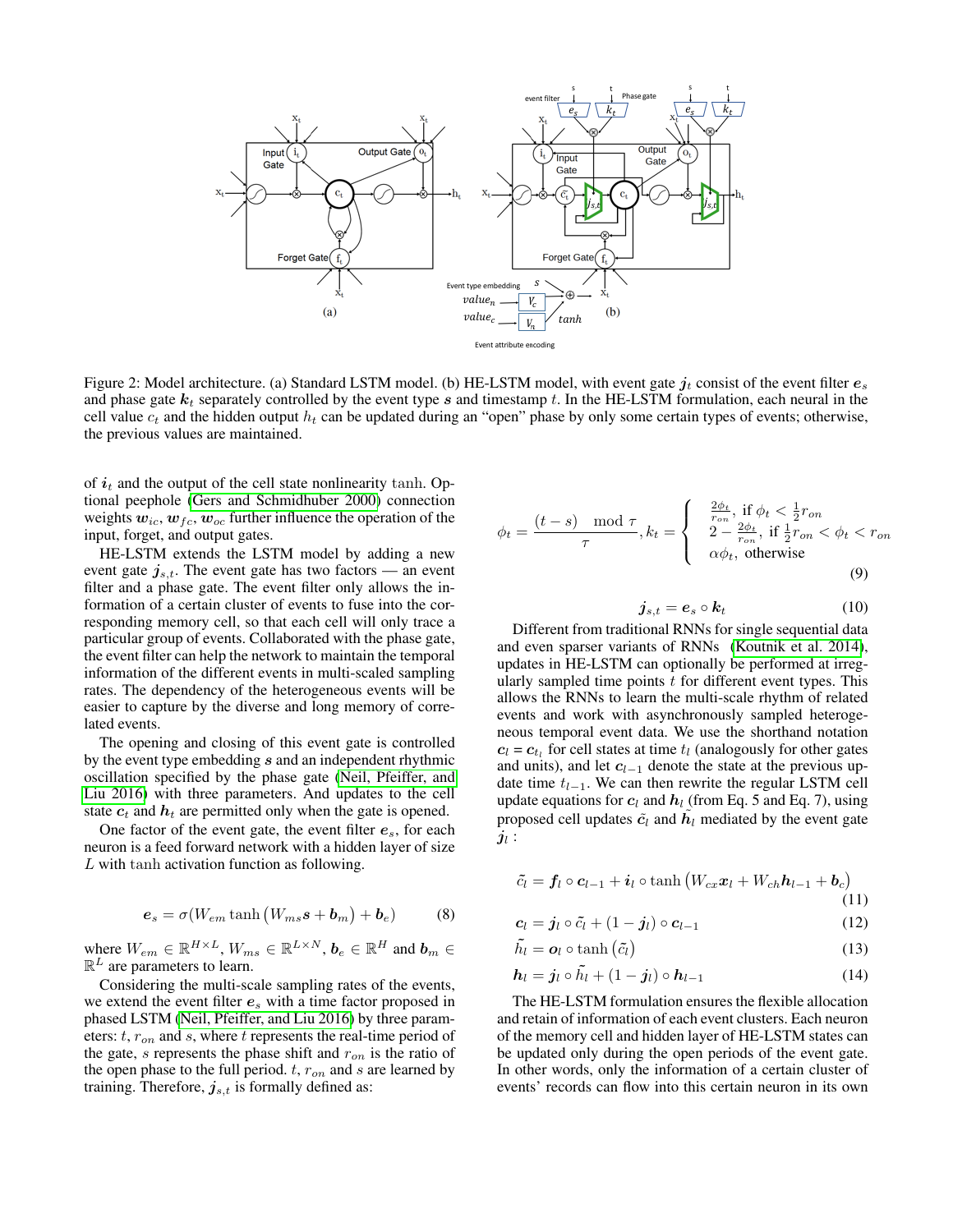phase. This is because the event filter  $e_s$ , one of the factor of the event gate  $j_{s,t}$ , can be seen as a binary classifier to chose the cluster of event types responsible for each neuron. Besides, the neuron maintains a perfect memory during its closed phase, i.e.  $c_l = c_{l-\delta}$ if  $j_{l'} = 0$  for  $t_l \le l' \le t_{l-\delta}$ . Thus, other neurons, tracing other events can directly use the information of this cluster of events even they are far away from each other in term of the sequence index. Because of this allocation mechanism, HE-LSTM can have much diverse and longer memory for modeling the dependency of multiple events.

We use a sigmoid layer to predict the true label  $\hat{y}_t$  of the learned representation vector of sequence in the given decision times.

$$
y_t = sigmoid(\boldsymbol{w}_p \boldsymbol{h}_t + b_p) \tag{15}
$$

where  $w_p \in \mathbb{R}^N$  and  $b_p$  are parameters to learn.

We use cross-entropy to calculate the classification loss of the prediction  $y_t$  and true label  $\hat{y_t}$  of each sample as follows:

$$
Loss(\hat{y_t}, y_t) = \frac{1}{N} \sum_{1 \le t \le N} (\hat{y_t} \times \ln y_t + (1 - \hat{y_t}) \times \ln(1 - y_t))
$$
\n(16)

We can sum up the losses of all the samples in one minibatch to get the total loss for back propagation.

# Experiments

The source code of MIMIC-III EHR data preprocessing and the proposed model is available and can be found at https://github.com/pkusjh/HELSTM.

#### Data Description and Experimental Settings

We set up two data sets for evaluation of the models from one real clinical data source. MIMIC-III [\(Johnson et al.](#page-7-14) [2016\)](#page-7-14)(Medical Information Mart for Intensive Care III) is a large, freely-available database comprising de-identified health-related data relating to over forty thousand patients who stayed in critical care units of the Beth Israel Deaconess Medical Center between 2001 and 2012.

We extract all kinds of events from the MIMIC-III database to get the initial event type set(18192 kinds of events in total).The statistics of the event types with top frequency are listed in Table.1. By merging the heterogeneous events into triple sequence, we get a set of clinical event sequences. We drop out the sparse event types, whose frequency in total is less than 2500.

We extract episodes of patients, which are 24 hours before the occurrence time of each endpoint, from these event sequences as samples. And the upper bound of the record number of the samples is 1000. All the resulting sample events are labeled according to the target endpoint outcome in each task.

The statistics of the final clinical multiple sequences in two datasets are summarized in Table 2.

Each dataset is split into 3 parts with fixed proportions, namely training set(70%), validation set(10%) and evaluation set(20%). The data in validation set is used to select

| event sources    | e.g. event types              | # of types |
|------------------|-------------------------------|------------|
| lab test         | HEMATOCRIT,                   | 525        |
|                  | WHITE BLOOD CELLS             |            |
| vital signal     | Heart Rate,                   | 385        |
|                  | <b>Respiratory Rate</b>       |            |
| drug input       | 0.9% Normal Saline,           | 60         |
|                  | Dextrose 5%                   |            |
| clinical symptom | Ectopy Type                   | 2382       |
|                  | Motor Response                |            |
| procedure        | electrocardiogram             | 19         |
|                  | <b>Invasive Ventilation</b>   |            |
| clinical output  | Urine)                        |            |
|                  | gastric retentive oral dosage |            |

| Table 1: Statistics of the event type |  |
|---------------------------------------|--|
|---------------------------------------|--|

| <b>Dataset</b> | # of samples | # of events | Avg timespan |
|----------------|--------------|-------------|--------------|
| death          | 24301(8%)    | 20290879    | 3d 15h 58m   |
| lab test       | 784583(11\%) | 41006177    | 192d 22h 45m |

Table 2: Statistics of the datasets(the percentage in the second column is the positive sample rate)

hyper-parameters of the proposed and comparing models and to conduct "early stop" while training, in which the samples may be different because of cross-validation. The evaluation set, the details of which is non-transparent for us in the process of training and parameter selection, will then be only used to calculate and report the evaluation metrics for comparison.

For all the results presented in this section, the net-works, implemented with Theano [\(Bergstra et al. 2010\)](#page-7-15), were trained with Adam [\(Kingma and Ba 2014\)](#page-7-16) set to default learning rate parameters.

#### Comparing Methods

We compare HE-LSTM to the following methods.

• Independent LSTM We use LSTM to model each homogeneous event independently and average the resulting representations into a logistic regression layer. Because the computational cost of thousands of independent LSTM exceed our tolerance, we select 25 important events as it was done in many works [\(Alaa, Hu, and van der Schaar 2017\)](#page-7-7).

• Independent LSTM (shared weight) This model is the same as the previous one, except that the weights in each single LSTM is shared and all events are used as the input of the model.

• RETAIN RETAIN [\(Choi et al. 2016\)](#page-7-10) mimics physician practice by modeling the EHR data in a reverse time order, and a two-level RNN generating attention variables of sequential data can provides interpretation of the prediction.

• LSTM + event embedding  $\&$  attr encoding We use the event embedding in the first part of proposed method section as the input of traditional LSTM. Logistic regression is applied to the top hidden layer.

• Clock-work RNN Clockwork RNN [\(Koutnik et al.](#page-7-12) [2014\)](#page-7-12) described in related works section.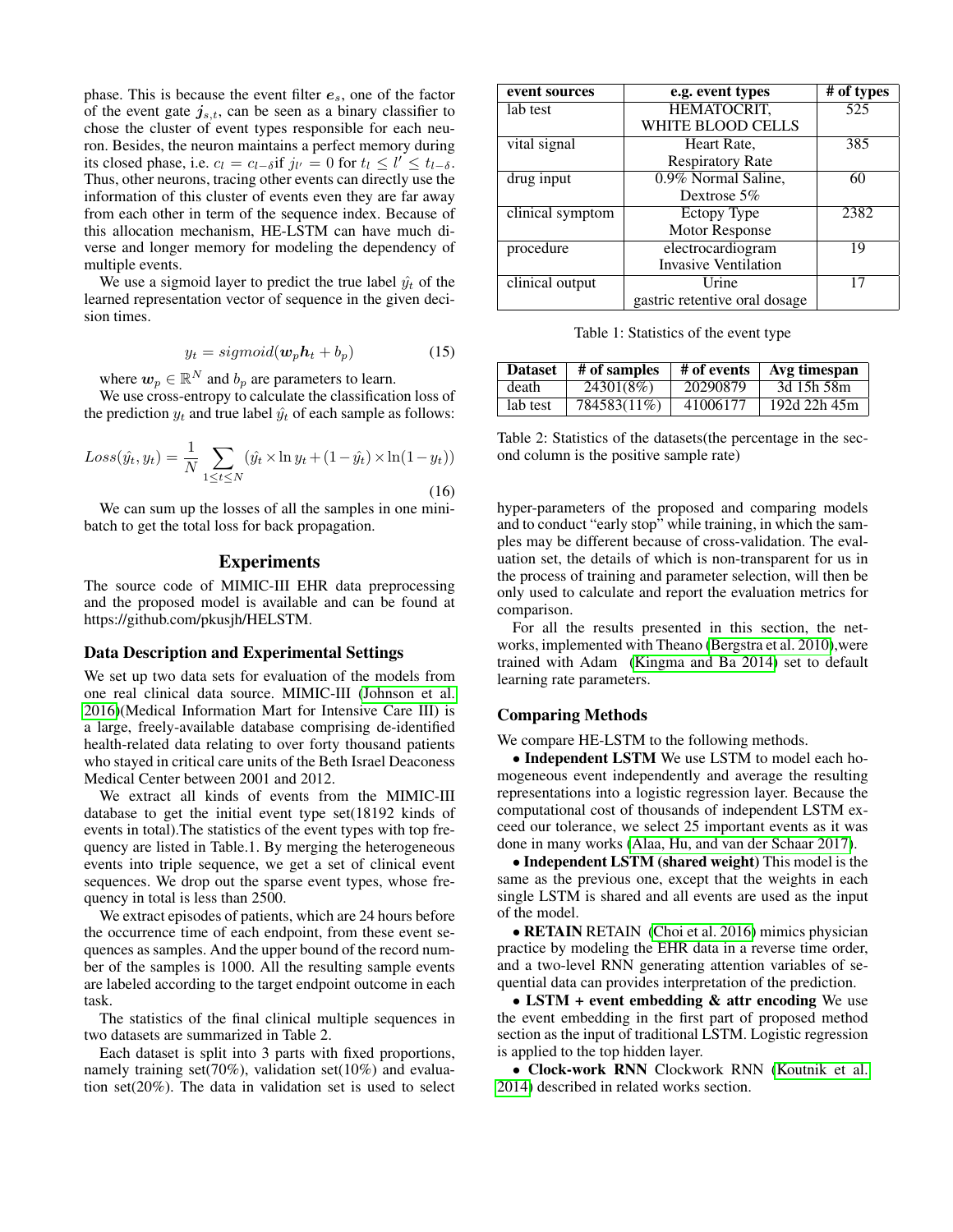| <b>Methods</b>                            | death               |                     | lab test                        |                     |
|-------------------------------------------|---------------------|---------------------|---------------------------------|---------------------|
|                                           | <b>AUC</b>          | АP                  | AUC-                            |                     |
| Independent LSTM                          | $0.8771 \pm 0.0005$ | $0.5573 \pm 0.0006$ | $0.7196 \pm 0.0006$             | $0.2969 \pm 0.0008$ |
| Independent LSTM(shared weight)           | $0.8064 \pm 0.0005$ | $0.5301 \pm 0.0006$ | $0.5308 \pm 0.0005$             | $0.1098 \pm 0.0005$ |
| <b>Phased LSTM</b>                        | $0.8474 + 0.0005$   | $0.4900 \pm 0.0075$ | $0.7722 + 0.0007$               | $0.3575 \pm 0.0026$ |
| <b>Clock-work RNN</b>                     | $0.8400 \pm 0.0001$ | $0.7181 \pm 0.0003$ | $0.6516 \pm 0.0002$             | $0.2208 \pm 0.0003$ |
| <b>RETAIN</b>                             | $0.8967 \pm 0.0011$ | $0.5808 \pm 0.0114$ | $\Box$ 0.7325 $\pm$ 0.0022      | $0.3096 \pm 0.0052$ |
| LSTM + event embedding $\&$ attr encoding | $0.9466 \pm 0.0002$ | $0.7445 \pm 0.0007$ | $0.7231 \pm 0.0028$             | $0.3021 \pm 0.0014$ |
| <b>HE-LSTM</b>                            | $0.9516 \pm 0.0003$ | $0.7687 \pm 0.0011$ | $\pm$ 0.7987 $\pm$ 0.0008 $\pm$ | $0.3914 \pm 0.0013$ |

Table 3: Performance of clinical endpoint prediction tasks

• Phased LSTM Phased LSTM [\(Neil, Pfeiffer, and Liu](#page-8-0) [2016\)](#page-8-0) described in related works section.

## Evaluating Metrics

All methods listed above can produce predict scores instead of binary labels, and the data for target prediction tasks are imbalanced labeled. So metrics for binary labels such as accuracy are not suitable for measuring the performance. Similar to the work [\(Choi et al. 2016;](#page-7-10) [Liu et al. 2015\)](#page-7-8), we adopt the area under ROC curves (Receiver Operating Characteristic curves) and area under PRC (Precision-Recall curves) for evaluation. Both reflect the overall quality of predicted scores at each decision time, according to their true labels.

• the Area under ROC Curve(AUC) of comparing  $y_i$ with the true label  $\hat{y}_i$ . AUC is robust to imbalanced positive/negative prediction labels, making it appropriate for evaluating the classification accuracy in the endpoint prediction prediction tasks.

• Average Precision(AP) Average precision [\(Turpin and](#page-8-3) [Scholer 2006\)](#page-8-3) emphasizes ranking positive samples higher. It is the average of precisions computed at the point of each positive samples in the ranked sequence in ascending order of predict score:

$$
AP = \frac{\sum_{r=1}^{N} (P(r) \times I(r))}{\text{number of positive samples}} \tag{17}
$$

$$
P(r) = \frac{|\{\text{positive samples of rank r or less}\}|}{r}
$$
 (18)

where r is the rank, N the total number of samples,  $I()$  a index function on the positive sample of a given rank, and  $P(r)$  precision at a given cut-off rank.

This metric is also referred to geometrically as the area under the Precision-Recall curve.

• Cross Entropy that measures the model loss on the test set. The loss can be calculated by Eq (16).

#### Quantitative Results

Table.3 shows the area under ROC and AP of different methods on death and lab test datasets respectively. From the results in Table.3, we draw the following conclusions:

Firstly, models considering the dependency of correlated events types outperform all the independent sequential models and the proposed HE-LSTM achieves the best performance. For example, on death prediction task, RETAIN, LSTM and HE-LSTM improve the AP of lab test prediction by around 4.3%, 2.4% and 32.1% respectively compared

to the best of "independent LSTM" model without weight share of the parameters in each independent LSTMs. The similar results have been shown in other experiments and metrics. Furthermore, our model achieves the highest performance among these heterogeneous sequential models. For example, on lab test prediction task, HE-LSTM improves the AP by 26.2% and 29.4% compared to RETAIN and LSTM. Besides, the improvements on AUC are 9.0% and 10.4% respectively. We can draw the conclusion that the dependency information of correlated clinical temporal events is useful in endpoint prediction tasks and learning joint representations is more effective to model the temporal dependency of different events of EHR data compared to simple independent sequential models.

Secondly, compared to the densely updating recurrent neural networks, the RNNs adaptive to the sampling rate pattern of events make more improvement of the prediction performance. For example, clock-work RNN improve the AP of death prediction by 29.0% and 33.9% compared to the two kinds of independent LSTMs, while the improvements of AUC and AP are 7.0% and 20.7% for phased LSTM compared to the best of independent LSTMs in the lab test prediction task. We can draw the conclusion that multi-scaled sampling rate pattern of events is effective for endpoint prediction, which makes the model concentrate more on the important events in different phases other than treating all clinical events equally in the long sequence.

Thirdly, HE-LSTM achieves the best performance on all datasets and all evaluation metrics. HE-LSTM outperforms all sparsely updating recurrent neural networks and heterogeneous sequential models on each metrics of two datasets. Models solely utilizing multi-scale sampling pattern in event sequence or models straight-forwardly merging different type of events are not the best choice for clinical endpoint prediction in EHR data. Take the result of death prediction for example, HE-LSTM improves the AUC and AP by 12.4% and 7.0% respectively compared to the best of sparsely updating methods without the event type embedding and attribute encoding modules. The improvements of HE-LSTM compared to the heterogeneous sequential models without event gates are 3.4% and 30.3% in average in term of AUC and AP. We can draw the conclusion that the proposed HE-LSTM effectively improve the performance because of the joint effects of tracing the temporal dependency of heterogeneous events and adaptively fitting their multi-scaled sampling patterns.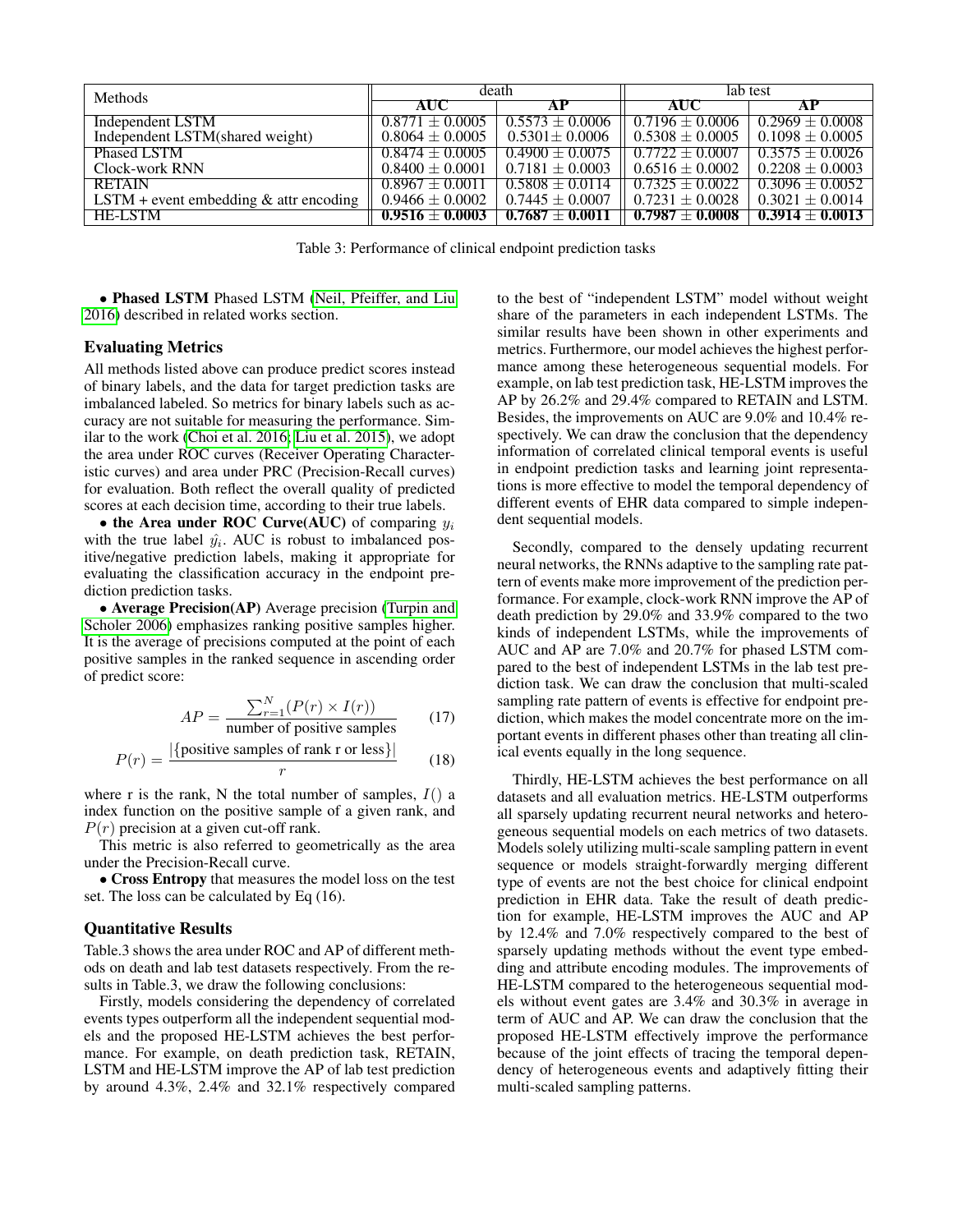|                                 | Methods                                   | <b>Phase gate</b> | <b>Event filter</b> | <b>Event gate</b> |
|---------------------------------|-------------------------------------------|-------------------|---------------------|-------------------|
| death<br>prediction             | $\overline{\text{AUC}(1\text{st epoch})}$ | 0.9301            | 0.9105              | 0.9370            |
|                                 | AUC                                       | 0.9471            | 0.9518              | 0.9516            |
|                                 | AP(1st epoch)                             | 0.6856            | 0.6048              | 0.7094            |
|                                 | АP                                        | 0.7467            | 0.7679              | 0.7687            |
|                                 | Entropy(1st epoch)                        | 0.1561            | 0.1835              | 0.1479            |
|                                 | Entropy                                   | 0.1369            | 0.1301              | 0.1297            |
| abnormal lab test<br>prediction | $\overline{\text{AUC}(\text{1st epoch})}$ | 0.7050            | 0.6747              | 0.7275            |
|                                 | AUC                                       | 0.7945            | 0.7559              | 0.7987            |
|                                 | AP(1st epoch)                             | 0.2752            | 0.2403              | 0.2965            |
|                                 | AP                                        | 0.3875            | 0.3410              | 0.3914            |
|                                 | Entropy(1st epoch)                        | 0.3373            | 0.3448              | 0.3298            |
|                                 | Entropy                                   | 0.3019            | 0.3178              | 0.3003            |

Table 4: Performance with different settings of the event gate

Experiment on variations of the event gate To evaluate the effect of the components in the event gate  $j_{s,t}$ , we replace  $j_{s,t}$  in (Eq 10) with its factors, namely phase gate  $k_t$ and event filter  $e_s$  while remaining the other parts of the model identical. The results on two datasets are list in table 4, including AUC, AP and cross entropy on test data as well as the values of the three metrics when the first training epoch is finished.

The event filter mainly helps to improve the performance of clinical endpoint prediction tasks by modeling the dependency of heterogeneous events. Both the event gate and the event filter achieve good performance in all metrics and both datasets when the training is finished. For example, the event gate and the event filter improve the AUC of death prediction by 0.5% and 0.5% compared to the phase gate, while the improvements of AP are 2.8% and 2.9% and the improvements of entropy are 4.9% and 5.2%.

The phase gate helps to achieve a fast convergence in the early stage of training by fitting the multi-scaled sampling rates of different events. HE-LSTM and the model with only phase gate get much higher performance in all metrics and both datasets in the first epoch of training. Take results in lab test task for example, the phase gate and the event gate improve the AUC in first epoch by 4.6% and 7.9% compared to the event filter, while the improvements of AP are 14.5% and 23.3% and the improvements of entropy are 2.2% and 4.3%.

From these comparisons, we draw the conclusion that the event filter and the phase gate collaborates jointly in modeling the dependency in heterogeneous temporal events with the multi-scale sampling rates, which leads to the accurate and efficient performance on the clinical endpoint prediction task.

Experiment on varying length of multiple sequential data To evaluate the ability to model the temporal dependency of heterogeneous temporal events of our proposed architect and the other baselines, we feed the trained models multiple events in test set with various length, in the range of 20 to 1000, as input. From figure 3, we can draw the following conclusions:

Firstly, temporal information is effective for endpoint prediction tasks. The performances of most models improve with the increase of the input sequence length. Especially, the performance increases sharply when the length of input



Figure 3: the performance on death prediction task with varying input length of the heterogeneous event sequence data

sequence is less than 200.

Secondly, HE-LSTM is better at handling the dependency of heterogeneous temporal events than other models. When the input sequence is short, the performances of different models are similar. The reason lies in the fact that, for short sequence input, the combination of independent representations of a single event makes less difference from the joint representation of heterogeneous events in HE-LSTM. But when the input sequence get longer and longer, the performance of our model steadily increase from 0.7551 to 0.7687 in term of AP and from 0.9482 to 0.9516 in term of AUC. The performance of other models remained almost unchanged at almost 0.9465 of AUC and 0.7434 of AP.

Different initial period To explore the effect of the event filter in the event gate when modeling heterogeneous sequential EHR data, we compare the performance of the proposed HE-LSTM with the reduced HE-LSTM, of which the event filter factor in the event gate is removed. We use different initial periods of  $\tau$  during training for death prediction task. The period was drawn uniformly in the exponential domain, comparing four sampling intervals  $\exp(U(1, 2)),$  $exp(U(2, 3))$ ,  $exp(U(3, 4))$ , and  $exp(U(4, 5))$  for each model. The results in Figure.4 show that the initialization of  $\tau$  affects the performance of both models. But HE-LSTM is more robust to the initialization. For example, the improvements of HE-LSTM compared to the one without event filter are 4.1%, 4.1%, 2.8%and 6.6% on average. We can draw the conclusion that, with the help of event filter, the event gate can be more adaptive to multi-scale sampling rates of the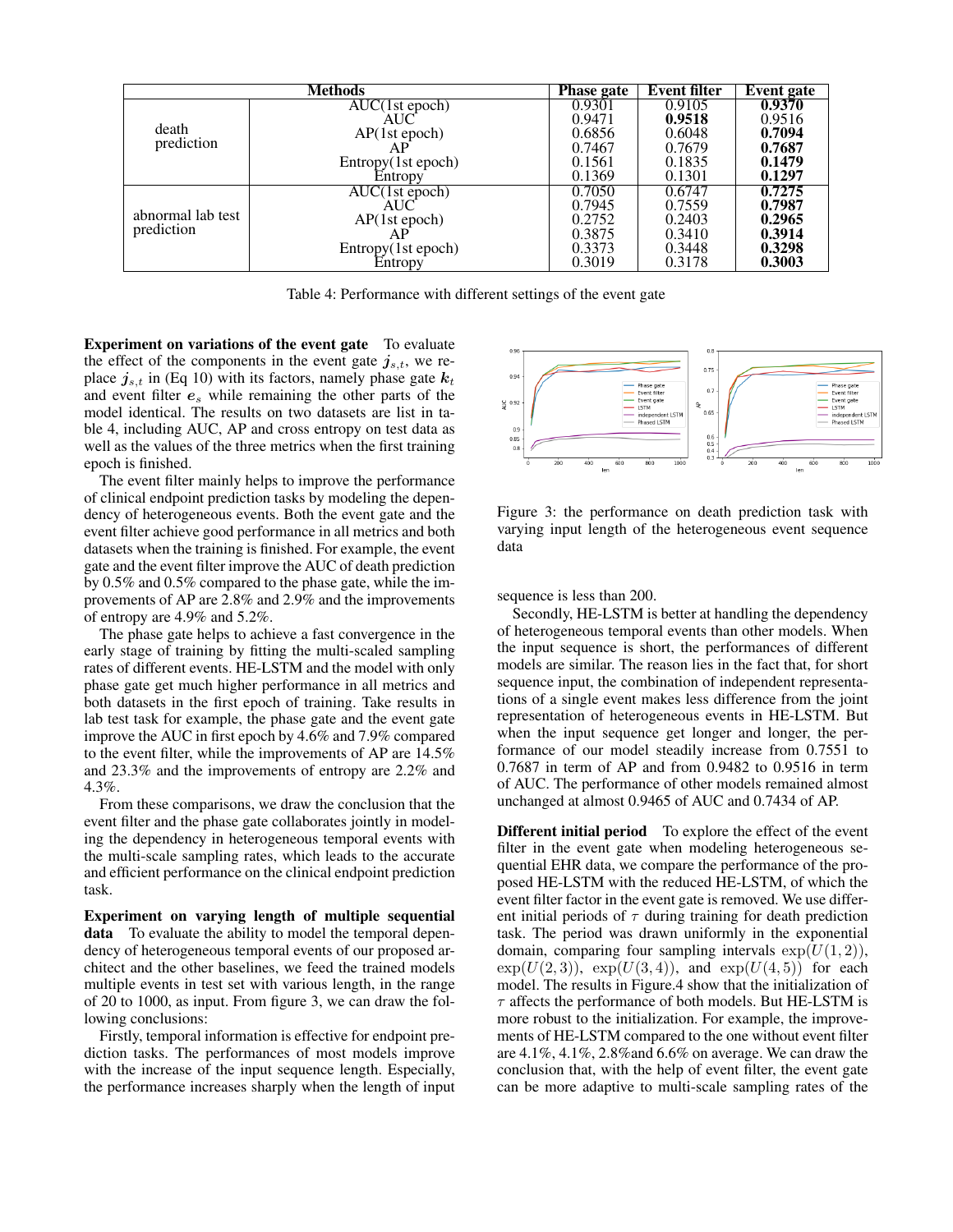

Figure 4: Different initial period

events in the heterogeneous temporal sequence.

# Conclusion

In this paper, we propose a novel HE-LSTM model to learn joint representations of heterogeneous temporal events for clinical endpoint prediction. Our model can adaptively fit the multi-scaled sampling rates of events in the heterogeneous event sequence. By tracing the temporal information of different kinds of events in the long sequence, the temporal dependency of different types of events can be captured in our learned representations. Experimental results with real-world clinical data on the tasks of predicting death and abnormal lab tests prove the effectiveness of our proposed approach over competitive baselines.

## Acknowledgement

This paper is partially supported by the National Natural Science Foundation of China (NSFC Grant Nos.91646202, 61772039 and 61472006).

## References

- <span id="page-7-7"></span>[Alaa, Hu, and van der Schaar 2017] Alaa, A. M.; Hu, S.; and van der Schaar, M. 2017. Learning from clinical judgments: Semi-markov-modulated marked hawkes processes for risk prognosis. *arXiv preprint arXiv:1705.05267*.
- <span id="page-7-15"></span>[Bergstra et al. 2010] Bergstra, J.; Breuleux, O.; Bastien, F.; Lamblin, P.; Pascanu, R.; Desjardins, G.; Turian, J.; Warde-Farley, D.; and Bengio, Y. 2010. Theano: A cpu and gpu math compiler in python. In *Proc. 9th Python in Science Conf*, 1–7.
- <span id="page-7-2"></span>[Blunsom et al. 2017] Blunsom, P.; Cho, K.; Dyer, C.; and SchuÌĹtze, H. 2017. From characters to understanding natural language (c2nlu): Robust end-to-end deep learning for nlp (dagstuhl seminar 17042). In *Dagstuhl Reports*, volume 7. Schloss Dagstuhl-Leibniz-Zentrum fuer Informatik.
- <span id="page-7-6"></span>[Caballero Barajas and Akella 2015] Caballero Barajas, K. L., and Akella, R. 2015. Dynamically modeling patient's health state from electronic medical records: A time series approach. In *Proceedings of the 21th ACM SIGKDD International Conference on Knowledge Discovery and Data Mining*, 69–78. ACM.
- <span id="page-7-10"></span>[Choi et al. 2016] Choi, E.; Bahadori, M. T.; Sun, J.; Kulas, J.; Schuetz, A.; and Stewart, W. 2016. Retain: An interpretable predictive model for healthcare using reverse time

attention mechanism. In *Advances in Neural Information Processing Systems*, 3504–3512.

- <span id="page-7-13"></span>[Gers and Schmidhuber 2000] Gers, F. A., and Schmidhuber, J. 2000. Recurrent nets that time and count. In *Neural Networks, 2000. IJCNN 2000, Proceedings of the IEEE-INNS-ENNS International Joint Conference on*, volume 3, 189– 194. IEEE.
- <span id="page-7-5"></span>[Ghassemi et al. 2015] Ghassemi, M.; Pimentel, M. A.; Naumann, T.; Brennan, T.; Clifton, D. A.; Szolovits, P.; and Feng, M. 2015. A multivariate timeseries modeling approach to severity of illness assessment and forecasting in icu with sparse, heterogeneous clinical data. In *Proceedings of the AAAI Conference on Artificial Intelligence. AAAI Conference on Artificial Intelligence*, volume 2015, 446. NIH Public Access.
- <span id="page-7-0"></span>[He et al. 2016] He, K.; Zhang, X.; Ren, S.; and Sun, J. 2016. Deep residual learning for image recognition. In *Proceedings of the IEEE conference on computer vision and pattern recognition*, 770–778.
- <span id="page-7-9"></span>[Henriksson et al. 2015] Henriksson, A.; Zhao, J.; Bostrom, H.; and Dalianis, H. 2015. Modeling electronic health records in ensembles of semantic spaces for adverse drug event detection. In *IEEE International Conference on Bioinformatics and Biomedicine*, 343–350.
- <span id="page-7-1"></span>[Hinton et al. 2012] Hinton, G.; Deng, L.; Yu, D.; Dahl, G. E.; Mohamed, A.-r.; Jaitly, N.; Senior, A.; Vanhoucke, V.; Nguyen, P.; Sainath, T. N.; et al. 2012. Deep neural networks for acoustic modeling in speech recognition: The shared views of four research groups. *IEEE Signal Processing Magazine* 29(6):82–97.
- <span id="page-7-4"></span>[Hochreiter and Schmidhuber 1997] Hochreiter, S., and Schmidhuber, J. 1997. Long short-term memory. *Neural computation* 9(8):1735–1780.
- <span id="page-7-11"></span>[Hochreiter et al. 2001] Hochreiter, S.; Bengio, Y.; Frasconi, P.; Schmidhuber, J.; et al. 2001. Gradient flow in recurrent nets: the difficulty of learning long-term dependencies.
- <span id="page-7-14"></span>[Johnson et al. 2016] Johnson, A. E.; Pollard, T. J.; Shen, L.; Lehman, L.-w. H.; Feng, M.; Ghassemi, M.; Moody, B.; Szolovits, P.; Celi, L. A.; and Mark, R. G. 2016. Mimiciii, a freely accessible critical care database. *Scientific data* 3.
- <span id="page-7-16"></span>[Kingma and Ba 2014] Kingma, D., and Ba, J. 2014. Adam: A method for stochastic optimization. *Computer Science*.
- <span id="page-7-12"></span>[Koutnik et al. 2014] Koutnik, J.; Greff, K.; Gomez, F.; and Schmidhuber, J. 2014. A clockwork rnn. In *International Conference on Machine Learning*, 1863–1871.
- <span id="page-7-8"></span>[Liu et al. 2015] Liu, C.; Wang, F.; Hu, J.; and Xiong, H. 2015. Temporal phenotyping from longitudinal electronic health records: A graph based framework. In *ACM SIGKDD International Conference on Knowledge Discovery and Data Mining*, 705–714.
- <span id="page-7-3"></span>[Mikolov et al. 2010] Mikolov, T.; Karafiát, M.; Burget, L.; Cernocky, J.; and Khudanpur, S. 2010. Recurrent neural network based language model. In *Interspeech*, volume 2, 3.